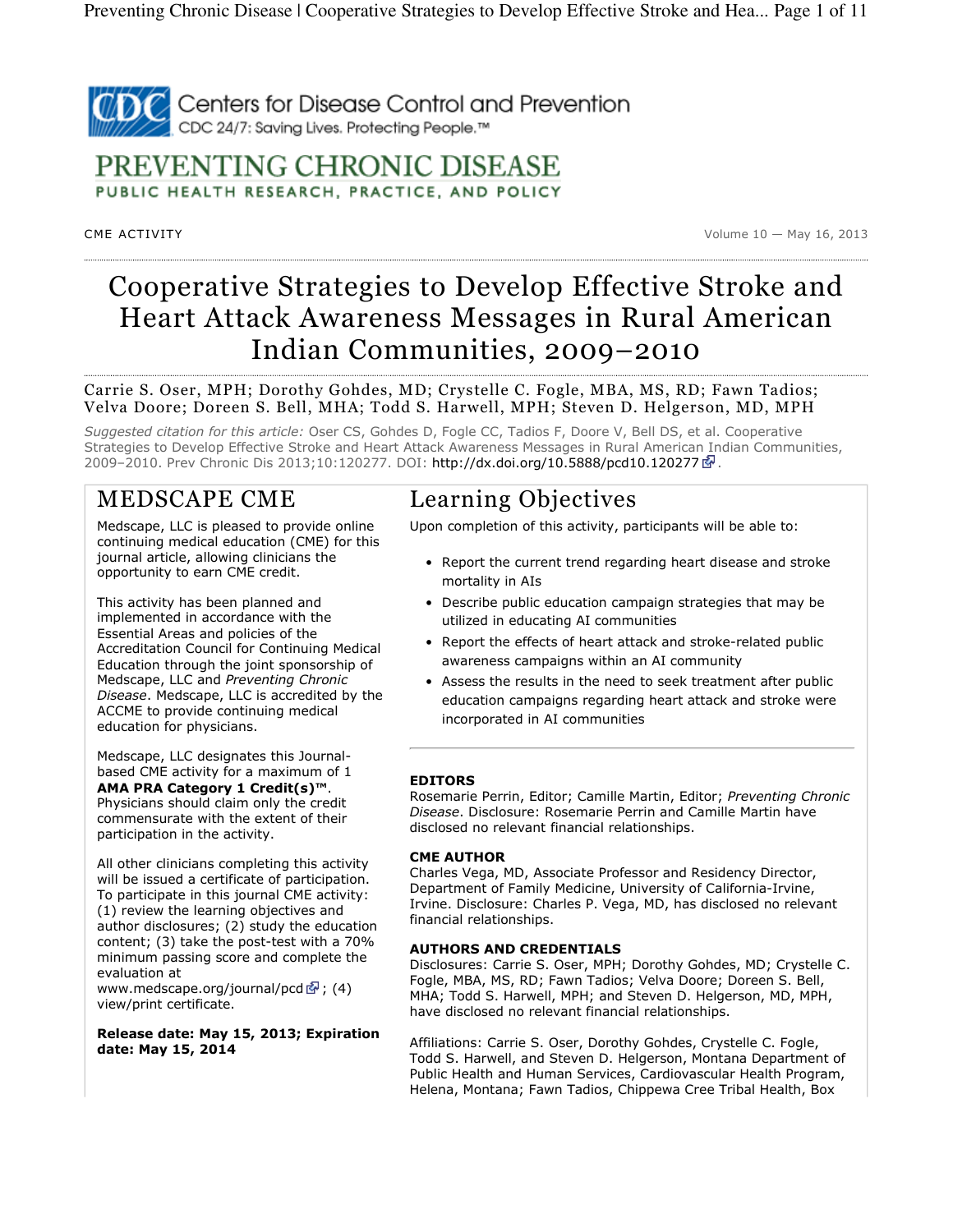Elder, Montana; Velva Doore, Doreen S. Bell, Fort Belknap Tribal Health Department, Harlem, Montana.

PEER REVIEWED

## Abstract

### Introduction

National initiatives to improve the recognition of heart attack and stroke warning signs have encouraged symptomatic people to seek early treatment, but few have shown significant effects in rural American Indian (AI) communities.

#### Methods

During 2009 and 2010, the Montana Cardiovascular Health Program, in collaboration with 2 tribal health departments, developed and conducted culturally specific public awareness campaigns for signs and symptoms of heart attack and stroke via local media. Telephone surveys were conducted before and after each campaign to evaluate the effectiveness of the campaigns.

#### Results

Knowledge of 3 or more heart attack warning signs and symptoms increased significantly on 1 reservation from 35% at baseline to 47% postcampaign. On the second reservation, recognition of 2 or more stroke signs and symptoms increased from 62% at baseline to 75% postcampaign, and the level of awareness remained at 73% approximately 4 months after the high-intensity campaign advertisements ended. Intent to call 9-1-1 did not increase in the heart attack campaign but did improve in the stroke campaign for specific symptoms. Recall of media campaigns on both reservations increased significantly from baseline to postcampaign for both media outlets (ie, radio and newspaper).

#### Conclusion

Carefully designed, culturally specific campaigns may help eliminate disparities in the recognition of heart attack and stroke warning signs in AI communities.

## Introduction

Cardiovascular disease was notably rare in several American Indian (AI) tribes for many years but has now become a leading cause of death (1). The Strong Heart Study documented high rates of coronary heart disease and stroke in AIs in several regions of the United States (2–4). A national analysis of heart disease and stroke mortality in AIs and Alaska natives showed that heart disease death rates, which had been 21% lower than rates for the total US population in the 1970s, were 20% higher than US rates by the late 1990s; stroke death rates became 14% higher among AIs than among US adults over the same period (5). Disparities in adult awareness of heart attack warning signs and symptoms have become widely recognized  $(6,7)$ . Although studies have shown that most AIs are aware of their risk for heart disease and stroke (8,9), few studies have assessed AIs knowledge of signs and symptoms. A recent study among urban Indian communities in the southwest United States showed that awareness of heart attack and stroke signs and symptoms was lower than that of the general US population (10). However, no systematic studies have been conducted in AI communities about their awareness of heart attack or stroke warning signs and the need to seek emergent treatment, key factors for survival of heart attack and stroke (11).

Stroke and heart disease death rates between 1996 and 2000 were approximately one-third higher among AIs in Montana than among whites, and these disparities have persisted in recent years (12,13). Because of the noted disparities in cardiovascular mortality, the Montana Department of Public Health and Human Services (DPHHS) Cardiovascular Health (CVH) Program recognized the need for culturally appropriate education concerning early warning signs of heart attack and stroke. AIs in Montana live in isolated rural areas where access to local television and billboards is limited, prohibitively expensive, or both. Each tribe has culturally distinct traditions, so developing and evaluating each campaign individually in cooperation with the local tribal health departments was essential. We report data from the evaluations of 2 campaigns and provide information about key processes that were used successfully to reach residents of rural Indian communities in Montana.

## Methods

The Montana DPHHS approached Rocky Boy's and Fort Belknap tribal health departments individually to invite them to collaborate in the development and implementation of public education campaigns that target AI adults living on the reservations in north central Montana. The Rocky Boy's heart attack campaign was conducted October 2009 to May 2010. The Fort Belknap stroke campaign also ran October 2009 to May 2010 and was followed by a maintenance campaign to enhance message retention. During the maintenance campaign, advertisements ran for 1 week every 3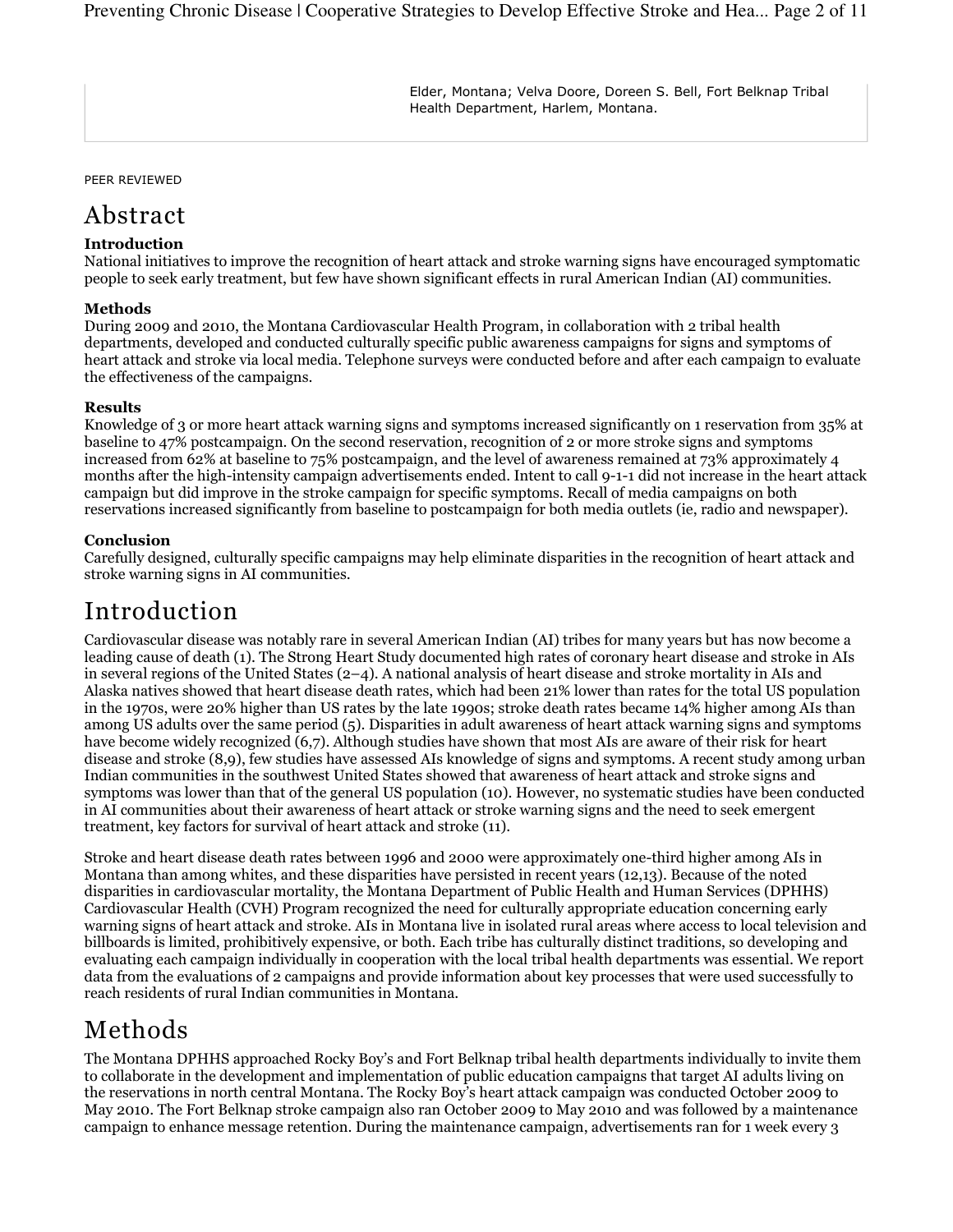weeks during a 16-week period from July 2010 through October 2010. Institutional review board approval was not required by the Montana DPHHS because previous research has established the effectiveness and safety of heart attack and stroke-related public awareness campaigns, and only de-identified data were used for analysis.

## Settings

Two tribal health departments in north central Montana worked with the Montana CVH Program to reach their tribal members. The Fort Belknap reservation encompasses more than 1,000 square miles; it has a population of 2,851, of which 95% is AI, and a median age of 25.8 years (14). The Rocky Boy's reservation is Montana's smallest reservation in terms of land mass, with 171 square miles; it has a population of 3,323, of which 97% is AI, and a median age of 22.5 years (14).

## Development of campaign messages

The essential first step in the development of the campaigns was to approach tribal health authorities and define the roles of tribal health and state health departments during the campaigns. A key role of the respective tribal health departments was to help convey each tribe's unique cultural norm so that campaign approaches could be culturally appropriate. The Montana CVH Program contracted with a Montana communications firm to assist in the development and implementation of the campaigns. Focus groups were held on each reservation to obtain feedback from AI community members about sample themes of culturally appropriate advertisements and to identify community-specific barriers to calling 9–1-1. Community members were recruited with assistance of employees of the respective tribal health department and included men and women of varied ages in the target audience (AI adults aged 30 or older), diverse educational and work backgrounds, and a mixture of health and lifestyle traits. The focus groups  $-$  1 for Fort Belknap (n = 16) and 1 for Rocky Boy's (n = 25) — rated the importance of several preformatted statements about life-saving knowledge related to stroke or heart attack. Focus group participants reviewed and provided feedback on print advertisements and sample messages for Montana AIs. On the basis of input from focus group participants, print materials were developed to feature local residents, topography from each reservation, or both. Radio and theater advertisements featured AIs, and theater advertisements featured Montana topography.

## Public education campaign

Each high-intensity campaign was conducted during a 20-week period separated by a 10-week blackout period. On the basis of focus group input, the Rocky Boy's overall campaign theme was "Protect your heart. Preserve our nation" and was incorporated in all print materials. The Rocky Boy's media channels for the heart attack campaign included paid print, radio, and theater advertisements; print inserts, direct mailers, press releases, and a series of road signs were also used. Advertisements were featured on YouTube. To customize the campaigns further, local heart attack or stroke survivors were featured in press releases and newsletters that were sent as direct mailers. Similar media channels were used in the Fort Belknap stroke campaign. To aid message retention for the Fort Belknap stroke campaign, a maintenance campaign followed the high-intensity campaign with intermittent airing of advertisements over a 16 week period. For both campaigns, tribal health personnel were integral partners. They distributed customized posters and brochures and print inserts to various community organizations and businesses, including pharmacies, clinics, and senior centers. Tribal health directors approved all new materials, and their staff assisted with arranging the focus groups and conducting outreach during the campaigns.

## Evaluation

To evaluate the effect of the campaigns among AI adults aged 30 years or older living on the reservations, the Montana CVH Program conducted a systematic, random-sample telephone survey, at baseline (before any media activities began) and at postcampaign (immediately following the high-intensity campaign), for both the heart attack and the stroke campaigns; for the stroke campaign, the survey was also conducted postmaintenance (immediately following the maintenance campaign). Before conducting the survey, a screening process verified that the potential respondent was a reservation resident and asked whether a household member aged at least 30 years who was an AI was present to participate. Trained interviewers used computer-assisted telephone interviewing software to conduct the survey. When more than 1 potential respondent lived in a contacted household, 1 eligible respondent was randomly selected. Up to 15 attempts were made to complete unanswered calls. Respondents in all surveys were asked a series of questions from the Behavioral Risk Factor Surveillance System survey regarding sociodemographic information (age, sex, and years of education) and personal history of heart attack, angina, coronary heart disease, stroke, coronary artery bypass graft, angioplasty, diabetes, high blood pressure, high cholesterol, height, weight, and smoking status  $(15)$ .

Surveys at Rocky Boy's were conducted before and immediately after the campaign and included standardized questions about heart attack warning signs and symptoms, immediate responses if witnessing an event, and respondents' recall of advertisements regarding warning signs and symptoms. Unaided questions assessed respondents' knowledge of heart attack warning signs and actions to take if witnessing a potential heart attack. Respondents were prompted to name up to 5 heart attack warning signs ("From what you may have heard or read,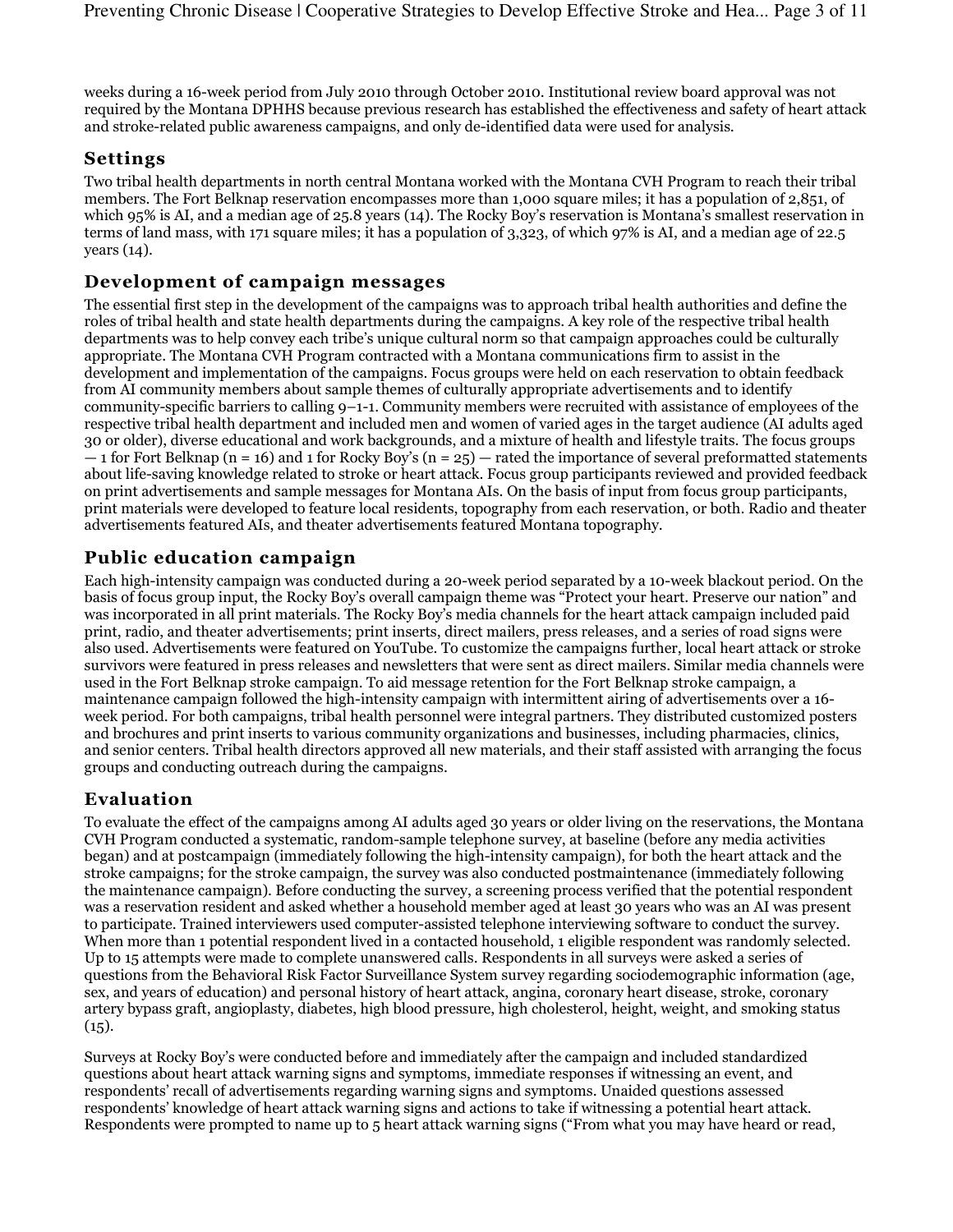please tell me 5 warning signs or symptoms people may experience when having a heart attack") and were asked 2 unaided questions adapted to identify what 2 actions they would take if they witnessed someone having a heart attack ("If you thought someone was having a heart attack, what is the first thing you would do?" and "What is the second thing you would do if you thought someone was having a heart attack?") Finally, respondents were asked to recall whether in the previous 3 months they remembered seeing or hearing any radio or newsprint advertisements about heart attack warning signs and the importance of calling 9-1-1 immediately. Consistent with recommendations from national organizations, the following were the heart attack warning signs and symptoms emphasized during the public education campaign: chest pressure, pain, or discomfort; pain in arms, neck, jaw, or stomach; sweating or nausea; shortness of breath; fatigue; and anxiety (16).

At Fort Belknap, 3 separate telephone surveys were conducted to evaluate the stroke awareness campaign: baseline, postcampaign, and after the 4-month maintenance phase was completed. The stroke survey for AI residents of the Fort Belknap reservation included standardized questions about identifying stroke signs and symptoms, immediate response if witnessing a person having a stroke or if they themselves were having a stroke, and media recall. To assess respondents' knowledge of stroke warning signs, unaided questions adapted from previous surveys were used (17). Respondents were prompted to name up to 3 stroke warning signs or symptoms with the following question, "From what you may have heard or read, please tell me 3 warning signs or symptoms people may experience when having a stroke." To assess immediate response to witnessing or experiencing a stroke, respondents were asked the following 4 unaided questions adapted from previous surveys: 1) "If you thought someone was having a stroke, what is the first thing you would do?", 2) "If you experienced sudden difficulty speaking, reading, or understanding that would not go away, what is the first thing you would do?", 3) "If you experienced sudden numbness, tingling, or dead sensation on 1 side of your body that would not go away, what is the first thing you would do?", and 4) "If you experienced sudden weakness or paralysis on 1 side of your body that would not go away, what is the first thing you would do?" Finally, to assess media recall, respondents were asked at baseline, postcampaign, and postmaintenance if in the previous 3 months they remembered seeing or hearing any radio or newsprint advertisements about stroke warning signs and the importance of calling 9-1-1. Consistent with current recommendations from a national organization, the sudden onset of the following symptoms were considered to be a warning sign for stroke: dizziness, difficulty understanding or slurred speech, severe headache, problems with vision, weakness on 1 or both sides of body or face, numbness on 1 or both sides of body or face, trouble walking, loss of balance, or lack of coordination (18). These were the signs and symptoms emphasized during the stroke public education campaign.

Data analyses were completed using SPSS version 17.0 software (SPSS Inc, Chicago, Illinois). We used  $\chi^2$  tests to evaluate the effect of the heart attack and stroke campaigns by comparing differences from baseline to postcampaign in respondents' knowledge of 3 or more heart attack warning signs or 2 or more stroke warning signs, recall of media messaging, and the importance of calling 9-1-1. A P value of  $\leq$  05 was considered significant.

# Results

## Rocky Boy's heart attack awareness campaign

A total of 659 interviews were completed from Rocky Boy's reservation (n = 292, baseline survey; n = 367, postcampaign survey). At baseline and postcampaign, no significant differences were found in the characteristics of the participants (Table 1). Overall, approximately one-quarter of the respondents reported a history of diabetes, 45% hypertension, and 50% high cholesterol; 56% were smokers. Seventy-eight percent were overweight or obese. Eleven percent had a history of heart attack; 2% reported having a previous stroke; and 8% reported having had an angioplasty or cardiac bypass surgery (data not shown).

The proportion of respondents who correctly reported 3 or more heart attack warning signs and symptoms increased significantly from 35% at baseline to 47% postcampaign (Table 2). Three-quarters of respondents at baseline recognized the need to call 9-1-1 for heart attack, and the percentage remained unchanged postcampaign (data not shown).

Among Rocky Boy's survey respondents, recall of media messaging for the radio advertising more than doubled from 31% at baseline to 72% postcampaign (Figure 1). Overall, recall rates for the print campaign, which included newspaper advertisements, print inserts, and magazine advertisements, also increased from 52% at baseline to 79% postcampaign.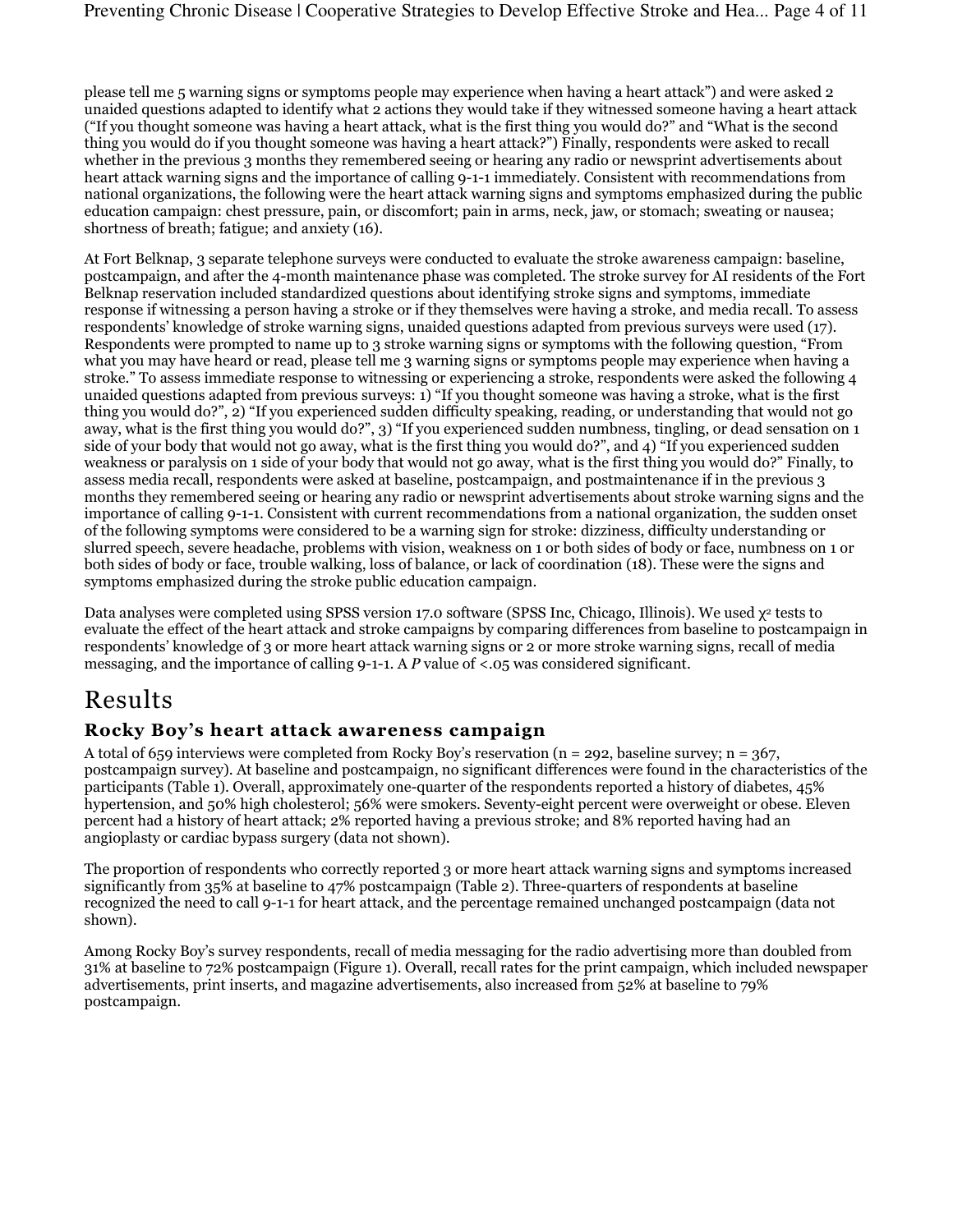

**Figure 1.** Survey respondents' recall of radio and newspaper advertisements at baseline and postcampaign for Rocky Boy's Reservation, and at baseline, postcampaign, and postmaintenance for Fort Belknap Reservation, Montana, 2008–2010. [A tabular version of this figure is also available.]

### Fort Belknap stroke awareness campaign

A total of 1,154 telephone interviews were conducted at Fort Belknap (n = 354, baseline; n = 400, postcampaign; n = 400, postmaintenance). Approximately 60% of survey respondents were female for each of the surveys, and the average age of respondents ranged from 51.6 years to 54.4 years; respondents to the postmaintenance survey were slightly older than respondents to the baseline survey (Table 1). Approximately 92% reported having health care coverage in the baseline and postcampaign surveys; however, the percentage increased significantly to 97% in the postmaintenance survey. Overall, approximately one-quarter of participants reported a history of diabetes, 55% hypertension, 43% high cholesterol, 41% current smoking, and 78% were overweight or obese. No significant differences in reported history of these cardiovascular disease risk factors were found between baseline, postcampaign, and postmaintenance. A total of 8% of respondents reported a history of heart attack, and 3% reported a history of stroke (data not shown).

The proportion of respondents correctly identifying 2 or more stroke warning signs and symptoms increased significantly from 62% at baseline to 75% immediately following the high-intensity campaign, and this recognition remained high at 73% after the maintenance campaign (Table 2). At baseline, two-thirds of respondents recognized the need to call 9-1-1 if witnessing someone having a stroke, and the percentage remained unchanged after the highintensity campaign and after the maintenance campaign (data not shown). After the high-intensity campaign, significant increases were found in intent to call 9-1-1 if the person experienced numbness (from 22% to 33%) or paralysis (from 26% to 38%) that did not go away; the increase in intent to call 9-1-1 persisted after the maintenance period (Figure 2).



Sudden Symptoms That Would Not Go Away

**Figure 2.** Survey respondents who would call 9-1-1 if They Experienced Stroke Symptoms, at baseline, postcampaign, and postmaintenance, Fort Belknap Reservation, Montana, 2008–2010. [A tabular version of this figure is also available.]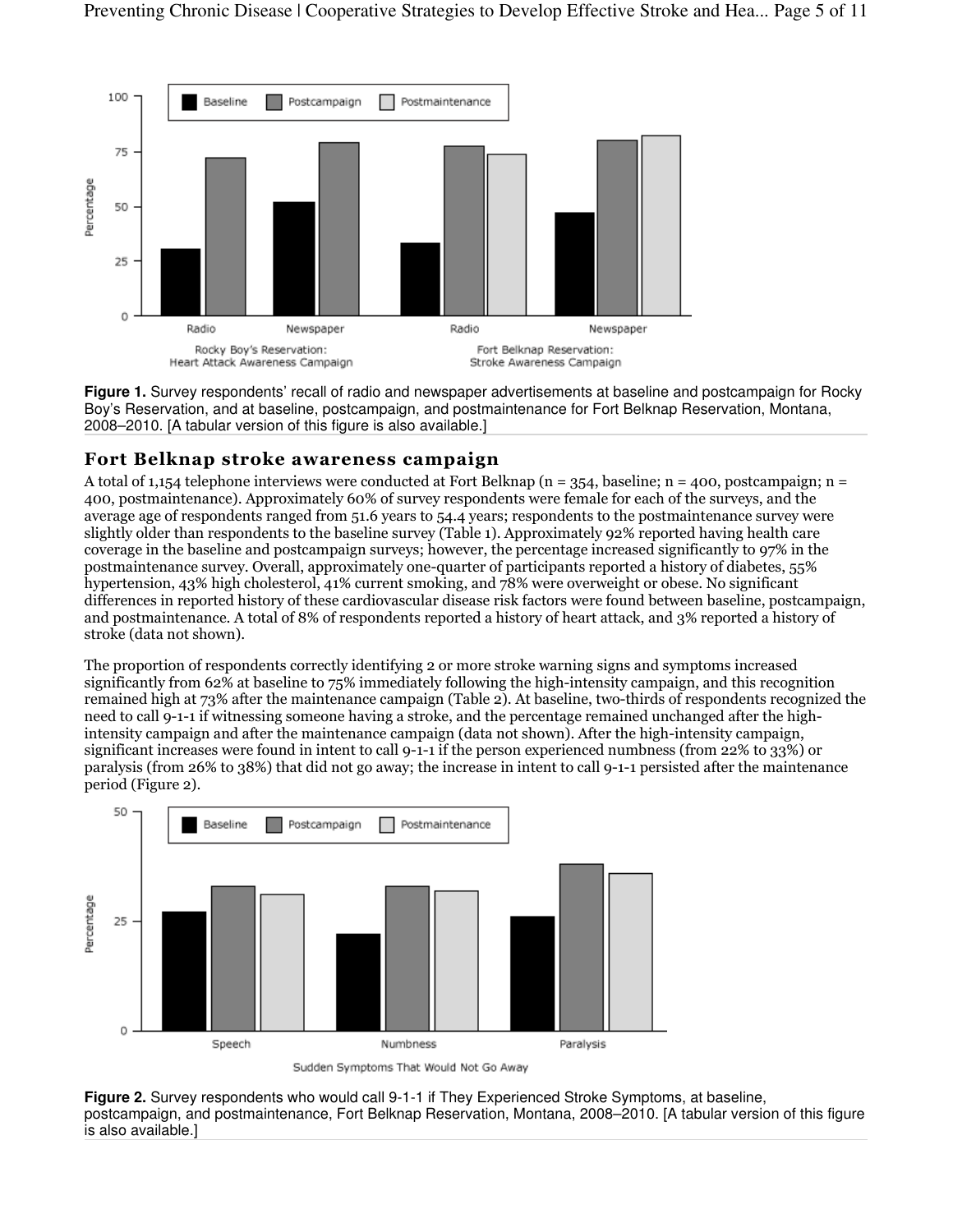At baseline, 33% reported hearing radio advertisements (Figure 1). The percentage increased significantly to 77% at postcampaign and declined slightly to 74% at postmaintenance. Recall of newspaper exposure also increased significantly from 47% at baseline to 80% at postcampaign and 82% postmaintenance.

# Discussion

Awareness of the warning signs of heart attack and stroke increased in Montana AI communities after public education campaigns developed in cooperation with tribal partners. Direct mailings, newspaper advertisements, posters, and print inserts featuring recognizable people were used over several months in each community. The survey responses indicated these simple methods could be used successfully to reach rural reservation residents. Road signs on the main highway from town and advertising at local movie theaters in nearby towns were combined with advertisements posted on YouTube. It was not feasible to use television advertisements because in rural areas most residents received television from distant cities via satellite.

The lack of change in intent to call 9-1-1 found in the surveys was puzzling. At baseline and postcampaign, respondents were much less likely to say they would call 9-1-1 than were respondents from other similar surveys in Montana. More than 80% of state employees reported that they would call 9-1-1 for stroke or heart attack (19). Three-quarters of those surveyed in Missoula County responded that they would call 9-1-1 if they witnessed a stroke (20). The lack of change in intent to call 9-1-1 may be due in part to barriers particular to rural emergency medical services (EMS). Volunteer first responders may not be immediately available for dispatch at all hours, and they may have to travel long distances to reach people having a heart attack or stroke. Respondents identified long distance from the health care facility as a key barrier to calling 9-1-1, and some reported it would be much faster if they went directly to the hospital themselves for treatment rather than waiting for EMS to arrive. In addition, community members participating in the focus groups were not confident that EMS would be able or available to respond after hours.

Our study has limitations. We used telephone surveys, so households without telephones were not included. Second, we used self-reported data, which are subject to recall bias. Third, respondents were asked "unaided" questions to assess their knowledge of the warning signs and intention to call 9-1-1, so the awareness of warning signs may have been underestimated. Finally, because of the size of the 2 communities, individuals may have been interviewed more than once and may have become familiar with the questions and may have been eager to provide a correct response.

Despite the limitations of the survey, the findings are encouraging and relevant. In Montana, deaths from heart disease and stroke declined in the white population between 1991 and 1995 compared with the period from 1996 to 2000, but rates changed very little among Montana's AI population during the same period (12). The prevalence of cardiovascular risk factors was high in AI communities in Montana and increased between 1999 and 2003 (21). The telephone surveys associated with the campaigns confirmed the presence of high-risk populations on each reservation. By working closely with tribal health departments, it was possible to develop and implement public education campaigns that many community members noticed. There were significant increases in campaign message recall from baseline to postcampaign, despite the fact that no television advertisements were used.

Challenges remain with measuring the sense of urgency to seek treatment in remote settings. Intent to call 9-1-1 may not have the same importance among residents of rural areas compared with those of urban areas. More research and a better understanding of the logistics of accessing EMS in rural settings are needed to understand this issue better. Nonetheless, the campaigns had an effect on the knowledge of cardiovascular warning signs and symptoms in a highrisk population of adults aged 30 years or older and also may have influenced younger people. Carefully designed, culturally specific campaigns may help eliminate disparities in the recognition of heart attack and stroke warning signs in AI communities.

# Acknowledgments

This work was supported through a cooperative agreement (5U50DP000736–05) with the Centers for Disease Control and Prevention, Division for Heart Disease and Stroke Prevention, and the Montana Department of Public Health and Human Services. The authors thank Linda Priest and staff from Northwest Resource Consultants for their work and assistance in conducting the telephone surveys, Banik Communications for developing the creatives and assisting in campaign implementation, and Amber Belgard and Tamra Baker of the Rocky Boy's Healthy Heart Project for their assistance with the consumer outreach portion of the campaign.

# Author Information

Corresponding Author: Carrie S. Oser, MPH, Montana Cardiovascular Health Program, Montana Department of Public Health and Human Services, Cogswell Bldg, C314, PO Box 202951, Helena, MT 59620–2951. Telephone: 406–444– 4002. E-mail: coser@mt.gov.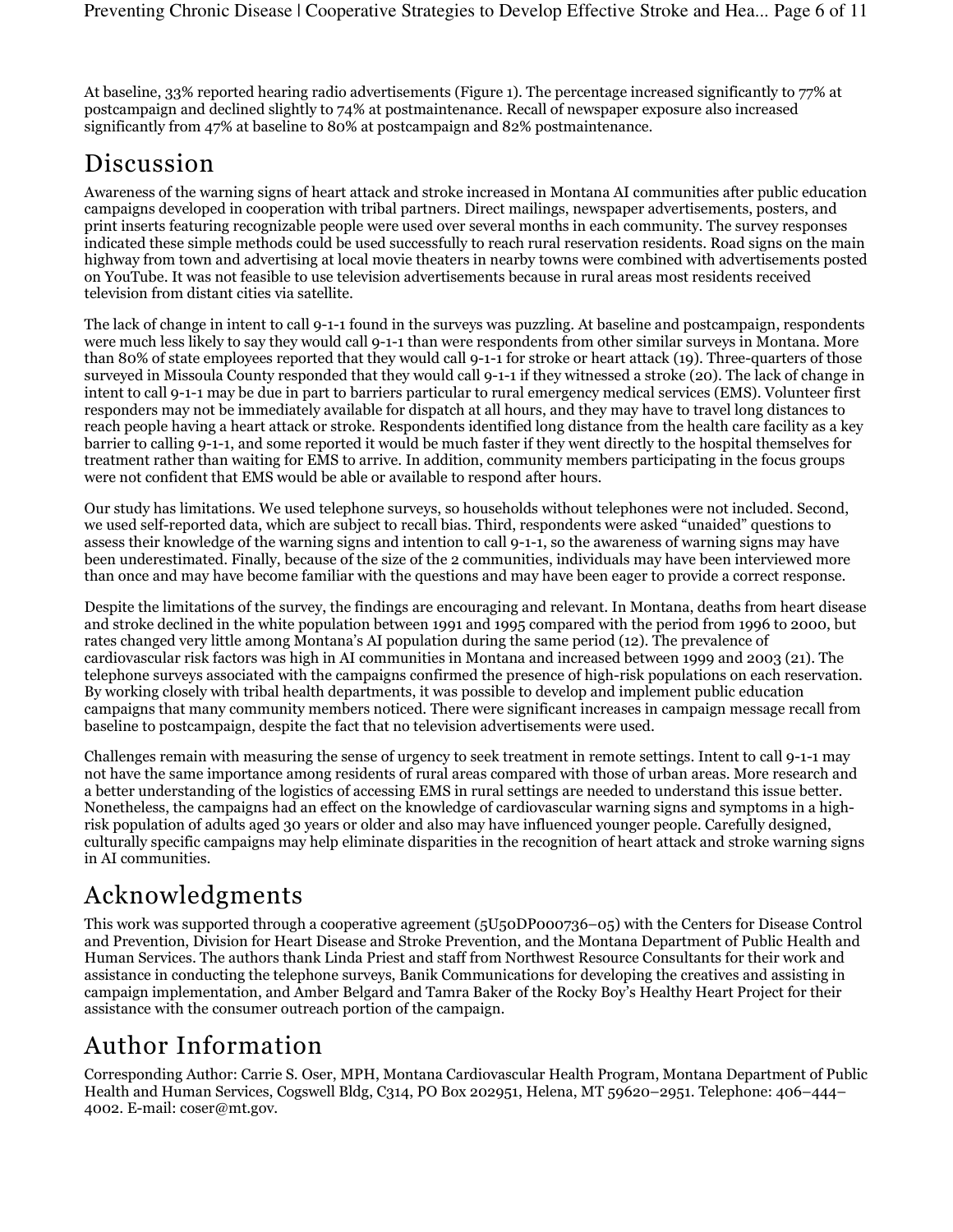Author Affiliations: Dorothy Gohdes, Crystelle C. Fogle, Todd S. Harwell, Steven D. Helgerson, Montana Department of Public Health and Human Services, Cardiovascular Health Program, Helena, Montana; Fawn Tadios, Chippewa Cree Tribal Health, Box Elder, Montana; Velva Doore, Doreen S. Bell, Fort Belknap Tribal Health Department, Harlem, Montana.

# References

- 1. Trends in Indian health, 2000-2001 edition. US Department of Health and Human Services, Indian Health Service. http://www.ihs.gov/NonMedicalPrograms/IHS\_Stats/files/2001Part4.pdf IHS.gov. Accessed April 19, 2009.
- 2. Lee ET, Cowan LD, Welty TK, Sievers M, Howard WJ, Oopik A, et al. All-cause mortality and cardiovascular disease mortality in three American Indian populations, aged 45-74 years, 1984-1988. The Strong Heart Study. Am J Epidemiol 1998;147(11):995-1008. CrossRef & PubMed &
- 3. Howard BV, Lee ET, Cowan LD, Devereux RB, Galloway JM, Go OT, et al. Rising tide of cardiovascular disease in American Indians. The Strong Heart Study. Circulation 1999;99(18):2389–95. CrossRef PubMed @
- 4. Zhang Y, Galloway JM, Welty TK, Wiebers DO, Whisnant JP, Devereux RB, et al. Incidence and risk factors for stroke in American Indians: the Strong Heart Study. Circulation 2008;118(15):1577-84. CrossRef PubMed PubMed
- 5. Casper ML, Denny CH, Coolidge JN, Williams GI Jr, Crowell A, Galloway JM, et al. Atlas of heart disease and stroke among American Indians and Alaska Natives. Washington (DC): US Department of Health and Human Services, Centers for Disease Control and Prevention, Indian Health Service; 2005.
- 6. Fang J, Keenan N, Dai S, Denny C. Disparities in adult awareness of heart attack warning signs and symptoms 14 states, 2005. MMWR Morb Mortal Wkly Rep 2008;57(7):175–9. PubMed
- 7. McGruder HE, Greenlund KJ, Malarcher AM, Antoine TL, Croft JB, Zheng ZJ. Racial and ethnic disparities associated with knowledge of symptoms of heart attack and use of 911: National Health Interview Survey, 2001. Ethn Dis 2008;18(2):192–7. PubMed  $\bar{C}$
- Schweigman K, Eichner J, Welty TK, Zhang Y. Cardiovascular disease risk factor awareness in American Indian 8. communities: the strong heart study. Ethn Dis 2006;16(3):647-52. PubMed &
- 9. Oser C, Blades LL, Strasheim C, Helgerson SD, Gohdes D, Harwell TS. Awareness of cardiovascular disease risk in American Indians. Ethn Dis 2006;16(2):345-50. PubMed &
- 10. Brega AG, Noe T, Loundhawk-Hedgepeth C, Jim DM, Morse B, Moore K, et al. Cardiovascular knowledge among urban American Indians and Alaska Natives: first steps in addressing cardiovascular health. Prog Community Health Partnersh 2011;5(3):273-9. CrossRef & PubMed &
- 11. Moser DK, Kimble LP, Alberts MJ, Alonzo A, Croft JB, Dracup K, et al. Reducing delay in seeking treatment by patients with acute coronary syndrome and stroke: a scientific statement form the American Heart Association Council on Cardiovascular Nursing and Stroke Council. Circulation 2006;114(2):168-82. CrossRef PubMed PubMed
- 12. Harwell TS, Oser CS, Okon NJ, Fogle CC, Helgerson SD, Gohdes D. Defining disparities in cardiovascular disease for American Indians: trends in heart disease and stroke mortality among American Indians and whites in Montana, 1991-2000. Circulation 2005;112(15):2263-7. CrossRef PubMed P
- The burden of heart disease and stroke in the Big Sky State. Montana Department of Health and Human Services. 13. http://www.dphhs.mt.gov/publichealth/cardiovascular/reports.shtml.
- Summary file 1, tables P12, P13 and PCT12. US Census Bureau. 14. http://factfinder2.census.gov/faces/tableservices/jsf/pages/productview.xhtml?fpt=table. Accessed December 15, 2011.
- 15. Behavioral Risk Factor Surveillance System survey questionnaire. Atlanta (GA): US Department of Health and Human Services, Centers for Disease Control and Prevention. http://www.cdc.gov/brfss/questionnaires/questionnaires.htm.
- 16. Act in time to heart attack signs. National Institutes of Health. http://www.nhlbi.nih.gov/actintime/ab\_site.htm. Accessed April 11, 2007.
- 17. Pancioli AM, Broderick J, Kothari R, Brott T, Tuchfarber A, Miller R, et al. Public perception of stroke warning signs and knowledge of potential risk factors. JAMA 1998;279(16):1288–92. CrossRef  $\mathbb{F}$  PubMed  $\mathbb{F}$
- Goldstein LB, Adams R, Becker K, Furberg CD, Gorelick PB, Hademenos G, et al. Primary prevention of ischemic 18. stroke: a statement for healthcare professionals from the Stroke Council of the American Heart Association. Stroke 2001;32(1):280-99. CrossRef PubMed  $\bar{E}$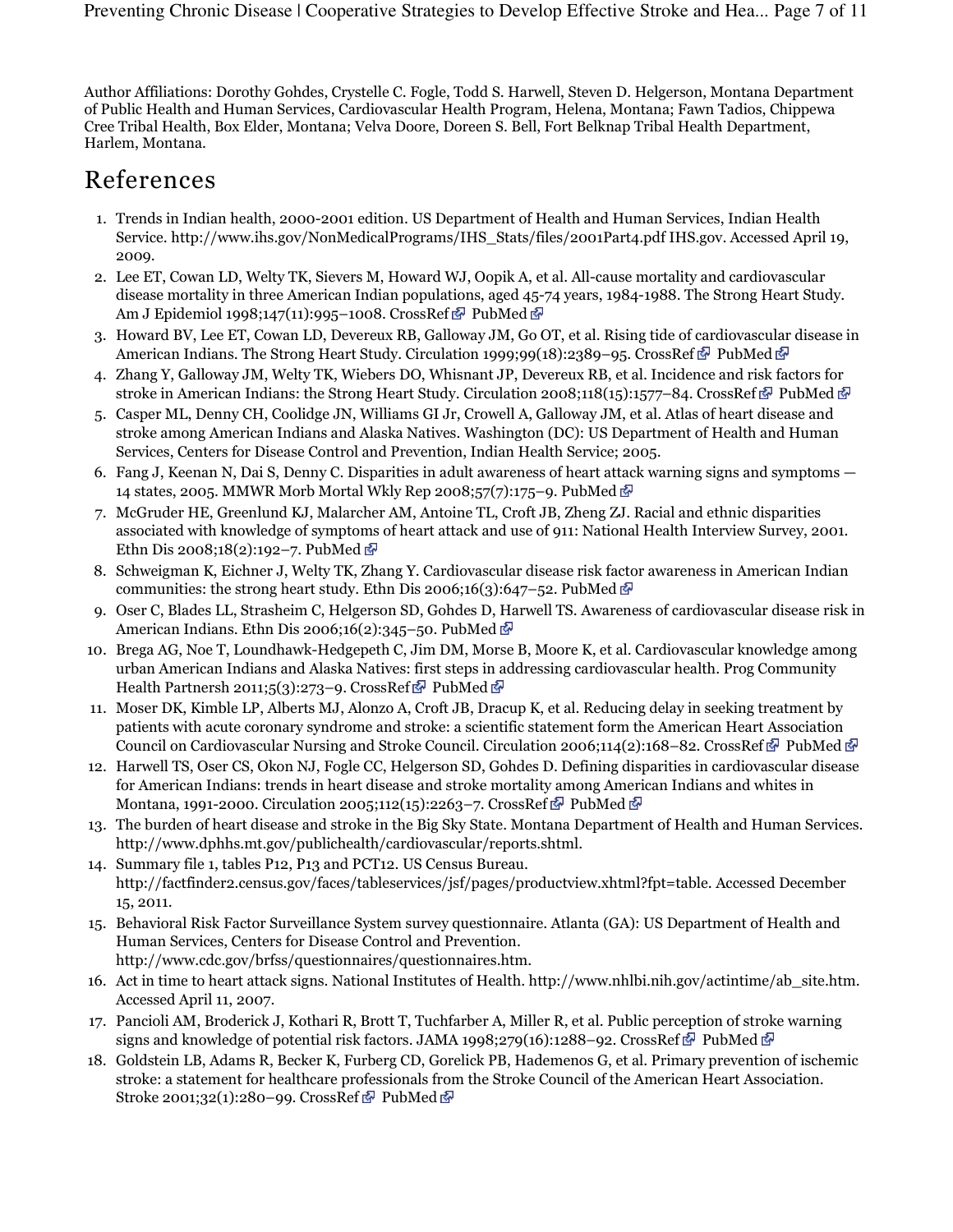- Fogle CC, Oser CS, Blades LL, Harwell TS, Helgerson SD, Gohdes D, et al. Increasing employee awareness of the 19. signs and symptoms of heart attack and the need to use 9-1-1 in a state health department. Prev Chronic Dis 2004;1(3):A07. PubMed  $\bar{d}^2$
- Fogle CC, Oser CS, Troutman P, McNamara M, Williamson AP, Keller M, et al. Public education strategies to 20. increase awareness of stroke warning signs and the need to call 911. J Public Health Manag Pract 2008;14(3):e17– 22. PubMed $\Phi$
- 21. Oser CS, Harwell TS, Strasheim C, Fogle C, Blades LL, Dennis TD, et al. Increasing prevalence of cardiovascular risk factors among American Indians in Montana. Am J Prev Med 2005;28(3):295–7. CrossRef PubMed P

# Tables

Table 1. Demographic Characteristics and Cardiovascular Risk Factors Return<sup>7</sup> Among American Indians Living on or Near the Rocky Boy's or Fort Belknap Reservations, at Baseline, Postcampaign, and Postmaintenance, Montana, 2008– 2010

|                                             | <b>Rocky Boy's Reservation, Heart</b><br><b>Attack</b> |                             |            | Fort Belknap Reservation, Stroke  |                             |                                |            |  |
|---------------------------------------------|--------------------------------------------------------|-----------------------------|------------|-----------------------------------|-----------------------------|--------------------------------|------------|--|
| <b>Characteristic/Risk</b><br><b>Factor</b> | <b>Baseline</b><br>$(n =$<br>292)                      | Postcampaign<br>$(n = 367)$ | P<br>Value | <b>Baseline</b><br>$(n =$<br>354) | Postcampaign<br>$(n = 400)$ | Postmaintenance<br>$(n = 400)$ | P<br>Value |  |
| Mean age (SD), y                            | 50.0<br>(13.3)                                         | 49.8 (12.5)                 | .40        | 51.6<br>(13.6)                    | 53.5 (13.7)                 | 54.4 (14.1)                    | .02        |  |
| Female, n (%)                               | 175<br>(60.0)                                          | 232 (63.2)                  | .39        | 204<br>(57.6)                     | 245 (61.3)                  | 247 (61.8)                     | .46        |  |
| Education, n (%)                            |                                                        |                             |            |                                   |                             |                                |            |  |
| 12th grade or less                          | 132<br>(45.4)                                          | 158 (43.2)                  |            | 133<br>(37.8)                     | 163 (40.9)                  | 156 (39.1)                     |            |  |
| Some college                                | 90 (30.9)                                              | 124 (33.9)                  | .72        | 127<br>(36.1)                     | 136 (34.1)                  | 148 (37.1)                     | .85        |  |
| $\geq$ 4 years of college                   | 69 (23.7)                                              | 84 (23.0)                   |            | 92 (26.1)                         | 100(25.1)                   | 95 (23.8)                      |            |  |
| <b>Health care</b><br>coverage, n (%)       | 263<br>(90.4)                                          | 326 (89.1)                  | .59        | 325<br>(92.1)                     | 366 (91.5)                  | 390 (97.5)                     | .001       |  |
| Diabetes, n (%)                             | 74 (25.3)                                              | 89 (24.3)                   | .75        | 94 (26.6)                         | 91 (22.8)                   | 110 (27.5)                     | .27        |  |
| Hypertension, n<br>(%)                      | 136<br>(46.7)                                          | 161 (43.9)                  | .46        | 187<br>(53.0)                     | 218 (54.5)                  | 232 (58.0)                     | .36        |  |
| High cholesterol, n<br>(%)                  | 109<br>(53.4)                                          | 129 (46.1)                  | .11        | 117<br>(44.8)                     | 138 (42.6)                  | 133 (42.6)                     | .83        |  |
| Smoker, n (%)                               | 174<br>(59.8)                                          | 191 (52.3)                  | .06        | 155<br>(43.8)                     | 167 (41.8)                  | 156 (39.0)                     | .41        |  |
| Body mass index, $kg/m2$ , n (%)            |                                                        |                             |            |                                   |                             |                                |            |  |
| <25.0 (Normal<br>weight)                    | 64 (23.0)                                              | 76 (21.2)                   |            | 55 (16.5)                         | 72 (18.9)                   | 89 (23.3)                      |            |  |
| $25.0 - 29.9$<br>(Overweight)               | 82 (29.5)                                              | 129 (36.0)                  | .22        | 113<br>(33.9)                     | 141 (37.1)                  | 119 (31.2)                     | .11        |  |
| $\geq$ 30.0 (Obese)                         | 132<br>(47.5)                                          | 153 (42.7)                  |            | 165<br>(49.5)                     | 167 (43.9)                  | 174 (45.5)                     |            |  |

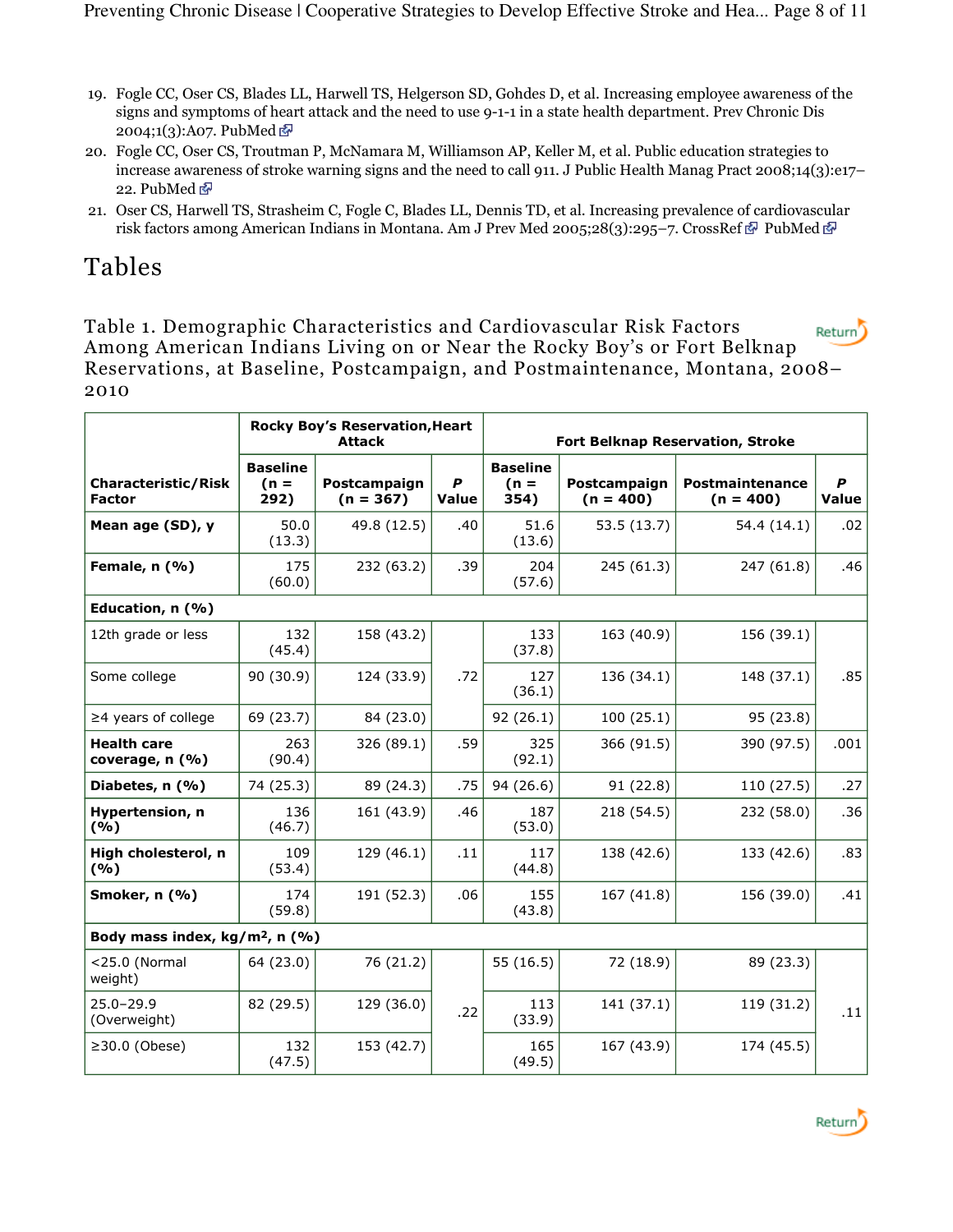Table 2. Knowledge of Correct Heart Attack or Stroke Warning Signs Among American Indians Living on or Near Rocky Boy's or Fort Belknap Reservation, Respectively, at Baseline, Postcampaign, and Postmaintenance, Montana, 2008– 2010

|                                   | <b>Rocky Boy's Reservation, Heart</b><br>Attack |                                   |            | <b>Fort Belknap Reservation, Stroke</b> |                                   |                                      |            |  |
|-----------------------------------|-------------------------------------------------|-----------------------------------|------------|-----------------------------------------|-----------------------------------|--------------------------------------|------------|--|
| No. of<br>Warning<br><b>Signs</b> | Baseline, n<br>$(9/6)(N =$<br>292)              | Postcampaign, n<br>$(%)(N = 367)$ | P<br>Value | Baseline, n<br>$(%)(N =$<br>354)        | Postcampaign, n<br>$(%)(N = 400)$ | Postmaintenance, n<br>$(%)(N = 400)$ | P<br>Value |  |
| $\overline{0}$                    | 29 (9.9)                                        | 26(7.1)                           | .01        | 58 (16.4)                               | 33(8.3)                           | 42 (10.5)                            |            |  |
| 1                                 | 55 (18.8)                                       | 61 (16.6)                         |            | 77 (21.8)                               | 66 (16.5)                         | 67(16.8)                             | < .001     |  |
| $\overline{2}$                    | 105 (36.0)                                      | 109 (29.7)                        |            | 132 (37.3)                              | 154 (38.5)                        | 133 (33.3)                           |            |  |
| 3                                 | 71 (24.3)                                       | 92 (25.1)                         |            | 87 (24.6)                               | 147 (36.8)                        | 158 (39.5)                           |            |  |
| $\overline{4}$                    | 23(7.9)                                         | 56 (15.3)                         |            | <b>NA</b>                               | <b>NA</b>                         | <b>NA</b>                            | <b>NA</b>  |  |
| 5                                 | 9(3.1)                                          | 23(6.3)                           |            | <b>NA</b>                               | <b>NA</b>                         | <b>NA</b>                            | NA.        |  |
| $\geq$ 2                          | <b>NA</b>                                       | <b>NA</b>                         | <b>NA</b>  | 219 (61.9)                              | 301 (75.3) <sup>a</sup>           | 291 (72.8)b                          | < .001     |  |
| $\geq$ 3                          | 103 (35.3)                                      | 171 (46.6)                        | .003       | <b>NA</b>                               | NA.                               | <b>NA</b>                            | <b>NA</b>  |  |

<sup>a</sup> Comparison between baseline and postcampaign.

**b** Comparison between baseline and postmaintenance.

# Post-Test Information

To obtain credit, you should first read the journal article. After reading the article, you should be able to answer the following, related, multiple-choice questions. To complete the questions (with a minimum 70% passing score) and earn continuing medical education (CME) credit, please go to http://www.medscape.org/journal/pcd  $\mathbb{F}$ . Credit cannot be obtained for tests completed on paper, although you may use the worksheet below to keep a record of your answers. You must be a registered user on Medscape.org. If you are not registered on Medscape.org, please click on the "Register" link on the right hand side of the website to register. Only one answer is correct for each question. Once you successfully answer all post-test questions you will be able to view and/or print your certificate. For questions regarding the content of this activity, contact the accredited provider, CME@medscape.net. For technical assistance, contact CME@webmd.net. American Medical Association's Physician's Recognition Award (AMA PRA) credits are accepted in the US as evidence of participation in CME activities. For further information on this award, please refer to http://www.ama-assn.org/ama/pub/about-ama/awards/ama-physicians-recognition-award.page  $\mathbb{F}$ . The AMA has determined that physicians not licensed in the US who participate in this CME activity are eligible for AMA PRA Category 1 Credits™. Through agreements that the AMA has made with agencies in some countries, AMA PRA credit may be acceptable as evidence of participation in CME activities. If you are not licensed in the US, please complete the questions online, print the AMA PRA CME credit certificate and present it to your national medical association for review.

# Post-Test Questions

## Article Title: Cooperative Strategies to Develop Effective Stroke and Heart Attack Awareness Messages in Rural American Indian Communities, 2009– 2010

### CME Questions

- 1. You are a primary care physician working in a community clinic on an Indian reservation. You just received a message from the daughter of one of your patients that your patient is in the hospital for evaluation and treatment of heart attack. The patient is 70 years old with a history of diabetes mellitus and hypertension. Compared with the total US population, heart attack and stroke mortality rates in American Indians are:
	- A. Lower in both heart attack and stroke
	- B. Lower in heart attack and higher in stroke
	- C. Higher in heart attack and lower in stroke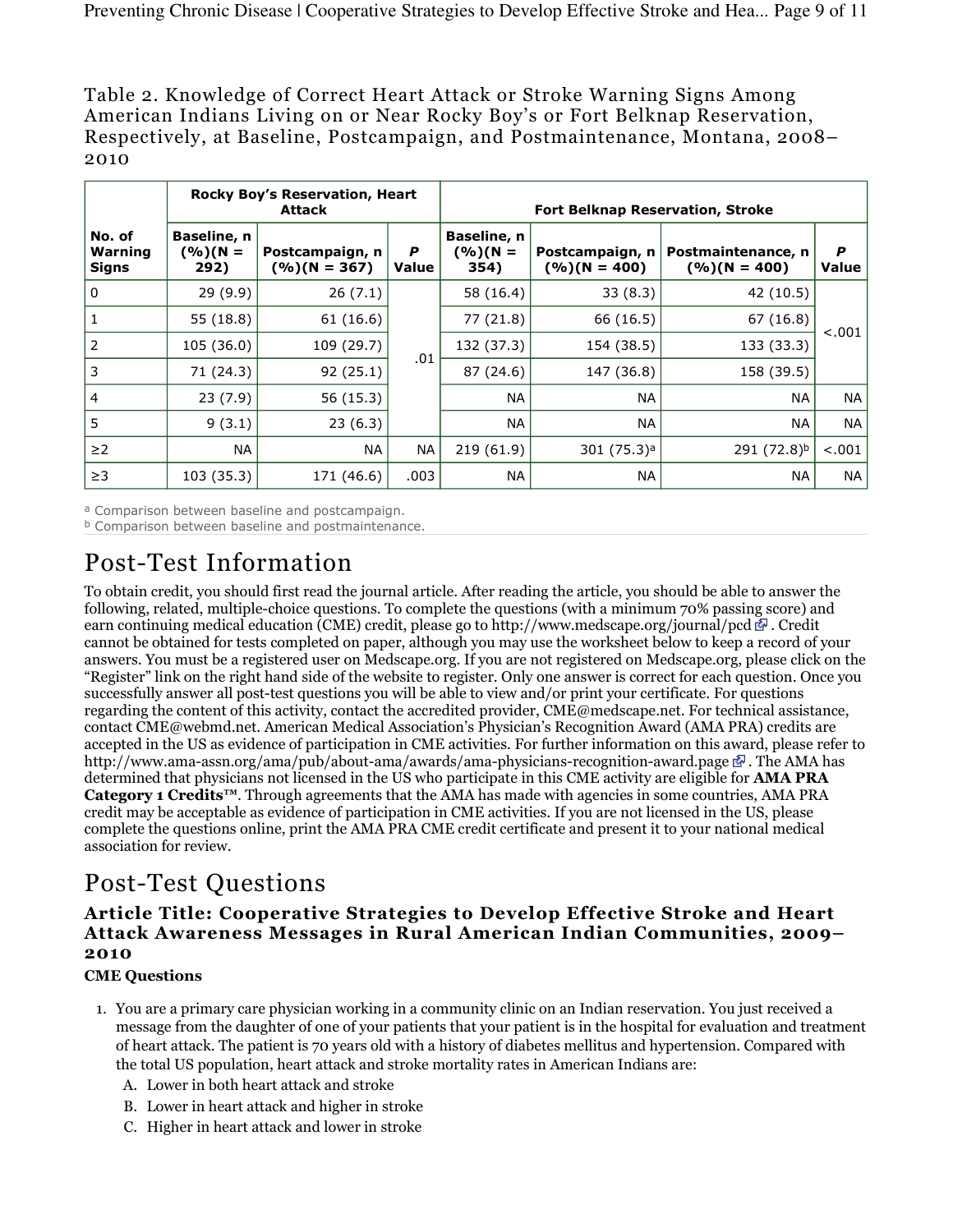- D. Higher in both heart attack and stroke
- 2. You visit the patient in the hospital. Upon speaking with her and the daughter, you learn that the patient has been experiencing intermittent chest pressure and fatigue for the past 2 days. She believed it was just exhaustion from working in the garden in the past week. She and her daughter had not been concerned about a heart attack. This has not been the first time you have encountered patients within this community who were unaware of signs and symptoms of a heart attack. According to this study by Oser and colleagues, to increase awareness of warning signs of heart attack and stroke in rural AI communities, which method(s) for public education campaigning should be utilized?
	- A. Direct mailings
	- B. Road signs on the main highway
	- C. Television advertisements
	- D. A and B only
	- E. All of the above

According to this study by Oser and colleagues, public education campaigns regarding heart attack and stroke 3. awareness led to which of the following:

- A. Knowledge of 3 or more heart attack warning signs and symptoms increased significantly from 35% at baseline to 47% post campaign within 1 reservation
- B. Among the Rocky Boy's heart attack awareness campaign, recall rates for the print campaign decreased from baseline to post campaign while recall of media messaging increased from baseline to post campaign
- C. Recognition of 2 or more stroke signs and symptoms increased from 62% to 70% post campaign within the second reservation
- In the Fort Belknap stroke awareness campaign, there was no change from recognition of symptoms from D. baseline to postmaintenance campaign
- In regards to need to seek treatment, this study demonstrated that the intent to call 9-1-1 after both heart attack 4. and stroke awareness campaigns were:
	- A. Decreased in heart attack but increased in stroke
	- B. Increased in heart attack but decreased in stroke
	- C. Increased in both heart attack and stroke
	- D. Unchanged in both heart attack and stroke

#### Evaluation

#### 1. The activity supported the learning objectives.

| <b>Strongly Disagree</b>                                               |                |   |                | <b>Strongly Agree</b> |  |  |  |
|------------------------------------------------------------------------|----------------|---|----------------|-----------------------|--|--|--|
| 1                                                                      | $\overline{2}$ | 3 | $\overline{4}$ | 5                     |  |  |  |
| 2. The material was organized clearly for learning to occur.           |                |   |                |                       |  |  |  |
| <b>Strongly Disagree</b>                                               |                |   |                | <b>Strongly Agree</b> |  |  |  |
| 1                                                                      | $\overline{2}$ | 3 | 4              | 5                     |  |  |  |
| 3. The content learned from this activity will impact my practice.     |                |   |                |                       |  |  |  |
| <b>Strongly Disagree</b>                                               |                |   |                | <b>Strongly Agree</b> |  |  |  |
| 1                                                                      | $\mathbf{2}$   | 3 | 4              | 5                     |  |  |  |
| 4. The activity was presented objectively and free of commercial bias. |                |   |                |                       |  |  |  |
| <b>Strongly Disagree</b>                                               |                |   |                | <b>Strongly Agree</b> |  |  |  |
| 1                                                                      | $\overline{2}$ | 3 |                | 5                     |  |  |  |

The opinions expressed by authors contributing to this journal do not necessarily reflect the opinions of the U.S. Department of Health and Human Services, the Public Health Service, the Centers for Disease Control and Prevention, or the authors' affiliated institutions.